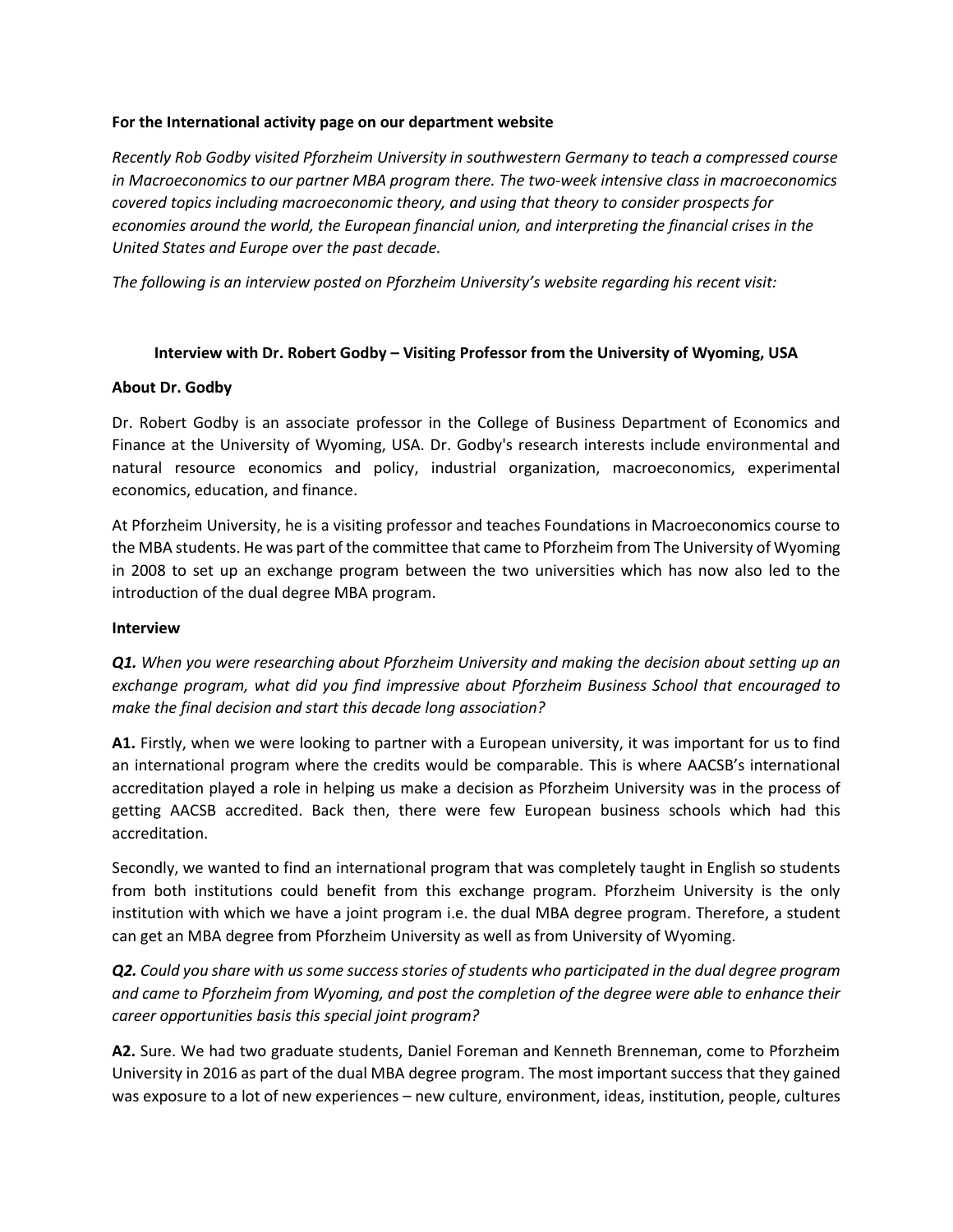and values. Students who go on international exchange are often forced to adapt to new environments and hence come out of their comfort zones. This problem solving skill develops confidence and also creates a new maturity that makes them much more successful in the working world.

Kenneth had at least two job offers which he probably wouldn't have got had he not come to Pforzheim – one was with Goldman Sachs and the other was from Credit Suisse. He took the job with Goldman Sachs and so in his case, the exchange to Pforzheim led to a direct benefit. He was considered more competitive in investment banking because he had this international experience. The additional international experience makes you more appealing to a wider range of employers.

*Q3. This is the sixth consecutive year that you have visited Pforzheim to teach Foundations of Macroeconomics course to the MBA class. How would you describe the talent that you have observed in the MBA students that you have taught during this time? Do you find the profiles of the candidates diverse?* 

**A3.** Yes, it's quite different. In Wyoming we have fewer international students in our MBA program and so a big difference here is the diversity in the class profile. The other big thing is that the environment is different and it certainly is refreshing in some ways to go to a place where the cultural values and social norms are different. I didn't know much about European institutions till I came here and an international experience allows you to learn about new people and culture.

The students that I see at Pforzheim's MBA class are equally talented, just differently talented, owing to their different backgrounds, interests and life stories. They are good, driven students who bring a lot of diversity to the class profile. The task of teaching people who belong to different cultures challenges your teaching and in a way helps you become a better teacher. For me, it led to new research that I probably wouldn't have done otherwise.

*Q4. Being a Macroeconomist, what is your opinion of the German economy? Do you think Germany has a strong labor market that will continue to provide good employment opportunities to talented people such as MBA graduates?*

**A4.** Absolutely, the German economy is strong enough to create employment opportunities for skilled people. In strong economies there is always a shortage of able and talented people. That is why people are attracted to such economies. There is a certain attraction of Germany for students who are focused on certain preferences or strengths of the economy which they find interesting. But, it's not about not having enough positions rather about selling yourself to get the position you want. And certainly if you are driven enough, you can do that.

The opportunities in Germany are specific, and so if you want to get into manufacturing and export in a developed economy at a high-tech level, there are probably very few other economies that can compete with Germany. So, is Germany a good study destination for students? Certainly, if what their goals are align with what Germany does, as the German economy is certainly by far the strongest and the largest economy in Europe. It's a relatively open and diverse economy, with a high standard of living and high standard of education.